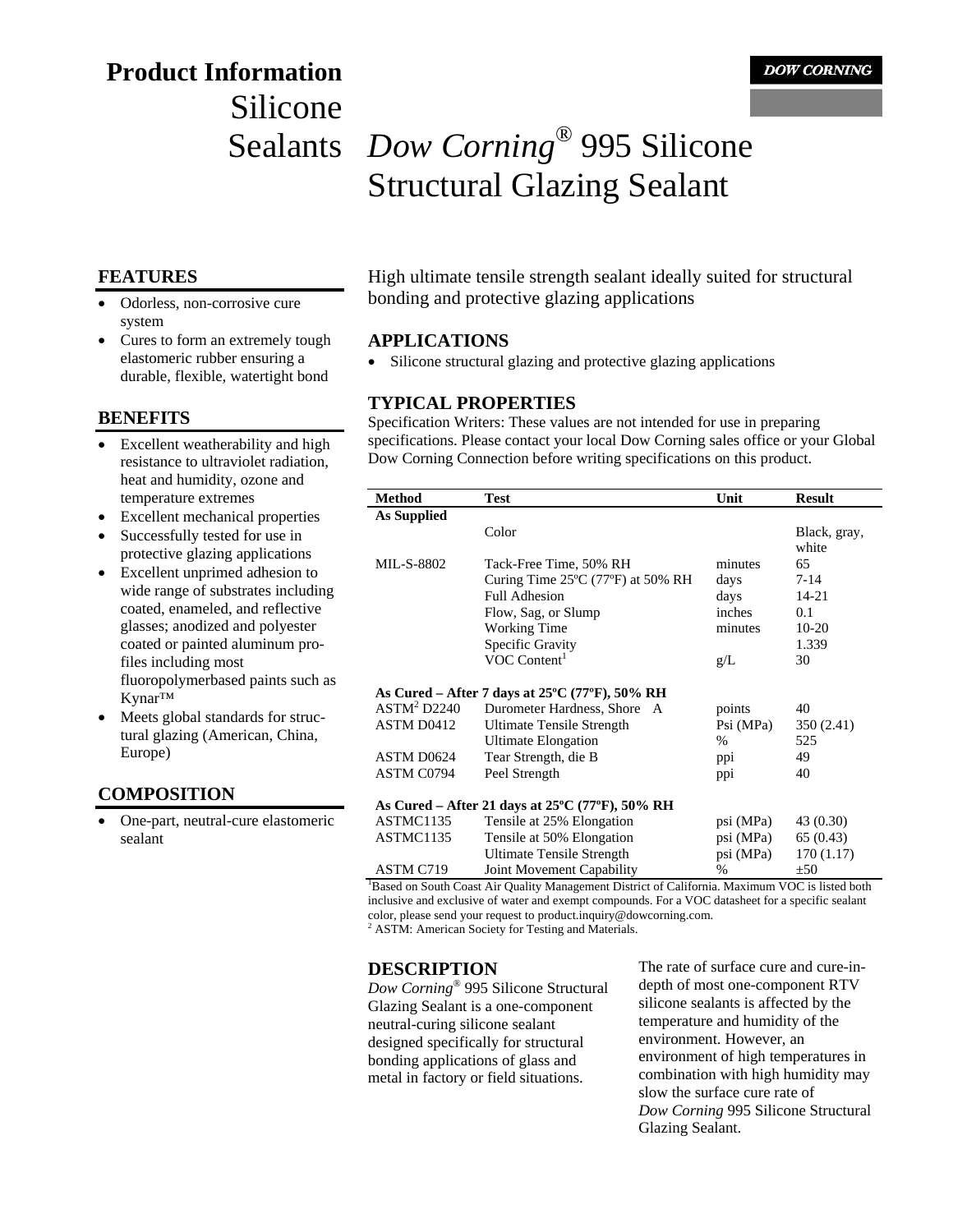#### **Colors**

This product is available in black, gray, and white. Please contact your local Dow Corning Sales Application Engineer for availability.

#### **SEALANT - WATERPROOFING & RESTORATION INSTITUTE**

Issued to: Dow Corning<br>Product: Dow Corning 995 Silicone Structural **Glazing Sealant** C719: Pass \_∠\_ Ext:+50% Comp:-50% Substrate: Unprimed Glass, Aluminum and Duranar C661: Rating 38

Validation Date: 6/5/09 - 6/4/14 No. 609-995614 Copyright © 2009

**SEALANT VALIDATION** www.swrionline.org

## **APPROVALS/ SPECIFICATIONS**

*Dow Corning* 995 Silicone Structural Glazing Sealant has been internally tested and is designed to meet or exceed the test requirements of:

- Federal Specification TT-S-001543A (COM-NBS) Class A for silicone building sealant
- Federal Specification TT-S-00230C (COM-NBS) Class A for one-component building sealant
- ASTM Specification C-920 Type S, Grade NS, Class50, Use NT, G and A
- ASTM C1184 Standard Specification for Structural Silicone Sealant
- Chinese specification GB 16776 for structural glazing
- SNJF VEC

*Dow Corning* 995 Silicone Structural Glazing Sealant exhibits a high level of physical properties and adhesive performance, which are retained even after aging as detailed by EOTA ETAG 002 and prEN 13022 European Standards.

## **HOW TO USE**

Complete design and installation guidelines are contained in the Dow Corning Americas Technical Manual, Form No.62-1112.Specific advice is available from your local Dow Corning Sales Application Engineer.

#### **Preparation**

Clean all joints and glazing pockets, removing all foreign matter and contaminants such as grease, oil, dust, water, frost, surface dirt, old sealants, or glazing compounds and protective coatings.

#### **Application Method**

Install back-up material or joint filler, setting blocks, spacer shims, and tapes. Mask areas adjacent to joints to ensure neat sealant lines. Primer is generally not required on non-porous surfaces, but may be necessary for optimal sealing of certain porous surfaces. A test placement is always recommended.

Apply *Dow Corning* 995 Silicone Structural Glazing Sealant in a continuous operation using a positive pressure. (The sealant can be applied using many types of air-operated guns and most types of bulk dispensing equipment.) Before ask informs (typically with in 10 minutes), tool the sealant with light pressure to spread the sealant against the backing material and joint surfaces. Remove masking tape as soon as the bead is tooled.

## **HANDLING PRECAUTIONS**

PRODUCT SAFETY INFORMATION REQUIRED FOR SAFE USE IS NOT INCLUDED IN THIS DOCUMENT. BEFORE HANDLING, READ PRODUCT AND MATERIAL SAFETY DATASHEETS AND CONTAINER LABELS FOR SAFE USE, PHYSICAL AND HEALTH HAZARD INFORMATION. THE MATERIAL SAFETY DATASHEET IS AVAILABLE ON THE DOW CORNING WEBSITE AT DOWCORNING.COM, OR FROM

YOUR DOW CORNING SALES APPLICATION ENGINEER, OR DISTRIBUTOR, OR BY CALLING DOW CORNING CUSTOMER SERVICE.

## **USABLE LIFE AND STORAGE**

When stored at or below 30ºC (86ºF) in the original unopened containers, this product has a usable life of 18 months from the date of manufacture.

#### **PACKAGING INFORMATION**

This product is available in 305-and 310-mL (10.3-and 10.5-floz) disposable cartridges, 7.5-L (2-gal) pails, 17-L (4.5-gal) bulk containers, and 170-L (45-gal) drums, depending on location of purchase. Please contact your local Dow Corning Sales Application Engineer for packaging availability.

## **LIMITATIONS**

*Dow Corning* 995 Silicone Structural Glazing Sealant should not be applied:

- To building materials that bleed oils, plasticizers, or solvents– materials such as impregnated wood, oil-based caulks, green or partially vulcanized rubber gaskets or tapes
- In totally confined spaces as the sealant requires atmospheric moisture for cure
- When surface temperatures exceed 60ºC(140ºF)
- Where painting of the sealant is required, as the paint film may crack and peel
- To surfaces in contact with food– this sealant does not comply with Federal Food and Drug Administration food-additive regulations
- In below-grade applications
- For use as an interior penetration fire stop sealing system
- In horizontal floor joints where abrasion and physical abuse are likely to be encountered
- To frost-laden or damp surfaces
- For continuous immersion in water